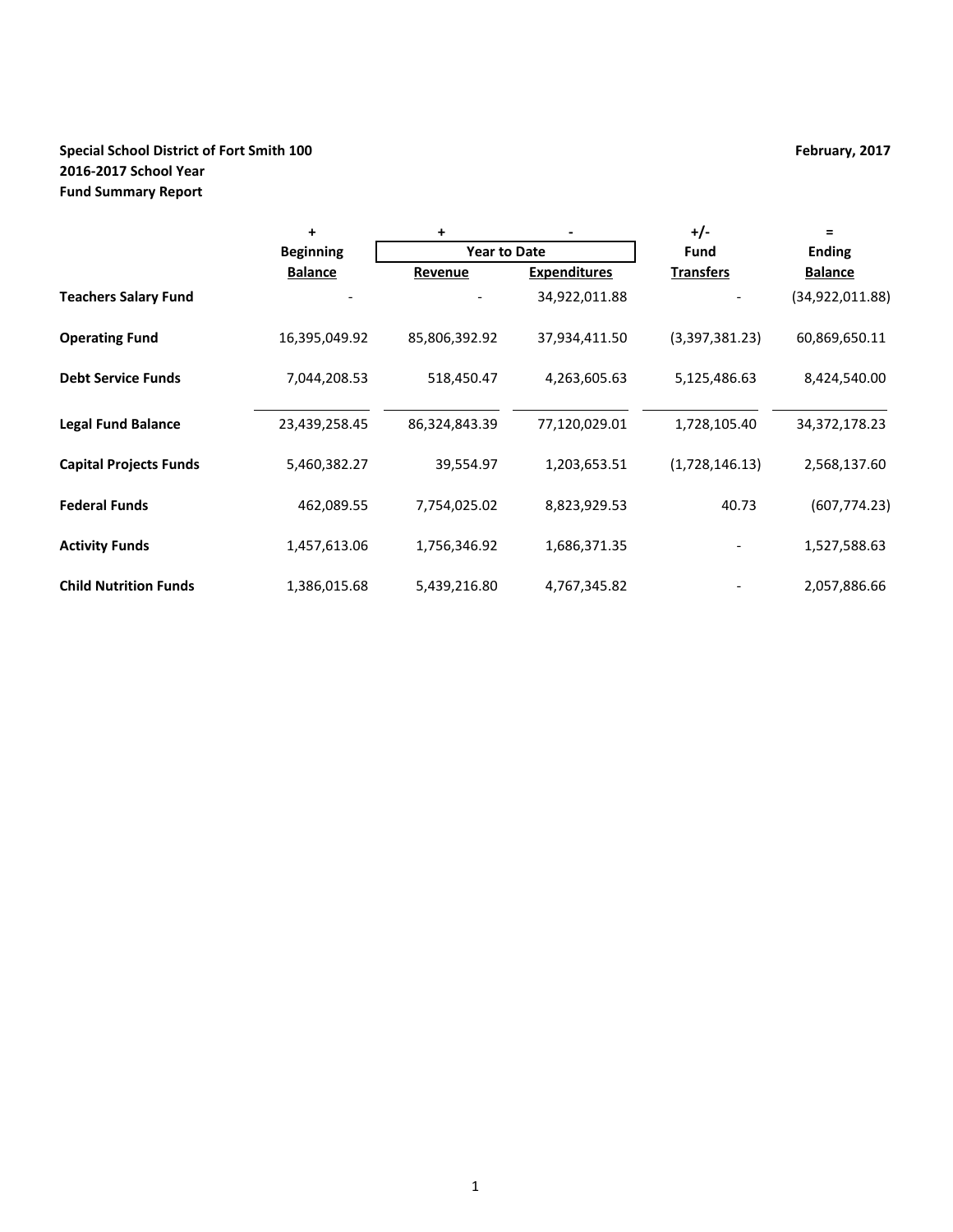# **Special School District of Fort Smith 100 February, 2017 February, 2017 2016-2017 School Year Revenue Report**

|                                 |                |               |               | (Excess) or           |
|---------------------------------|----------------|---------------|---------------|-----------------------|
|                                 | February, 2017 | Year to Date  | <b>Budget</b> | <b>Short of Funds</b> |
| Property Taxes - Jul-Dec        |                | 32,977,549.66 | 33,679,250    | 701,700               |
| Property Taxes - Jan-Jun        | 392,136.15     | 1,440,467.90  | 13,880,823    | 12,440,355            |
| Property Taxes - Delinquent     | 191,560.51     | 1,170,350.13  | 2,308,150     | 1,137,800             |
| Property Taxes - Excess Comm    |                |               | 1,007,165     | 1,007,165             |
| Revenues in Lieu of Taxes       |                | 506,664.97    | 504,655       | (2,010)               |
| Penalties/Interest on Tax       | 5,171.86       | 27,418.39     |               | (27, 418)             |
| <b>Interest Revenue</b>         | 10,461.30      | 61,693.76     | 50,000        | (11,694)              |
| Contributions                   | 7,248.00       | 48,843.29     |               | (48, 843)             |
| <b>Turf Sponsorships</b>        |                | 71,000.00     |               | (71,000)              |
| Sale/Loss Compensation          | 37,066.00      | 50,020.65     |               | (50, 021)             |
| <b>State Foundation Funding</b> | 5,212,820.00   | 36,486,668.00 | 57,335,434    | 20,848,766            |
| 98% Uniform Rate of Tax         |                |               | 1,285,968     | 1,285,968             |
| Other Local Revenue             | 24,707.60      | 283,444.67    | 390,000       | 106,555               |
| Daycare Fees                    | 15,720.00      | 123,668.00    | 191,122       | 67,454                |
| Severance Tax                   |                | 968.34        | 1,000         | 32                    |
| <b>Special Ed Supervision</b>   |                |               |               |                       |
| Special Ed Catastrophic         |                |               |               |                       |
| <b>Residential Treatment</b>    | 123,420.00     | 371,400.00    | 803,420       | 432,020               |
| <b>Professional Development</b> |                | 371,213.00    | 371,213       |                       |
| <b>ALE</b>                      |                | 346,952.00    | 433,690       | 86,738                |
| <b>ELL</b>                      |                | 1,346,508.00  | 1,264,089     | (82, 419)             |
| <b>NSL</b>                      | 996,826.00     | 6,977,781.00  | 10,965,083    | 3,987,302             |
| <b>Workforce Centers</b>        |                | 265,078.14    | 352,625       | 87,547                |
| <b>General Facility Funds</b>   |                |               |               |                       |
| Debt Service Funds              |                | 36,149.00     |               | (36, 149)             |
| <b>Student Growth Funds</b>     |                | 157,471.00    |               | (157, 471)            |
| College & Career Readiness      |                | 180,356.08    | 261,956       | 81,600                |
| <b>Broadband Match</b>          |                |               |               |                       |
| <b>Other State Funds</b>        | 374,133.00     | 626,660.43    | 556,877       | (69, 783)             |
| <b>Adult Education</b>          | 83,472.06      | 573,425.57    | 1,141,755     | 568,329               |
| State Preschool                 | 23,113.49      | 138,680.94    | 231,160       | 92,479                |
| <b>ABC Grant</b>                | 145,745.00     | 1,165,960.00  | 1,457,850     | 291,890               |
| <b>Indirect Cost Revenue</b>    |                |               | 184,298       | 184,298               |
| <b>Total</b>                    | 7,643,600.97   | 85,806,392.92 | 128,657,581   | 42,851,190            |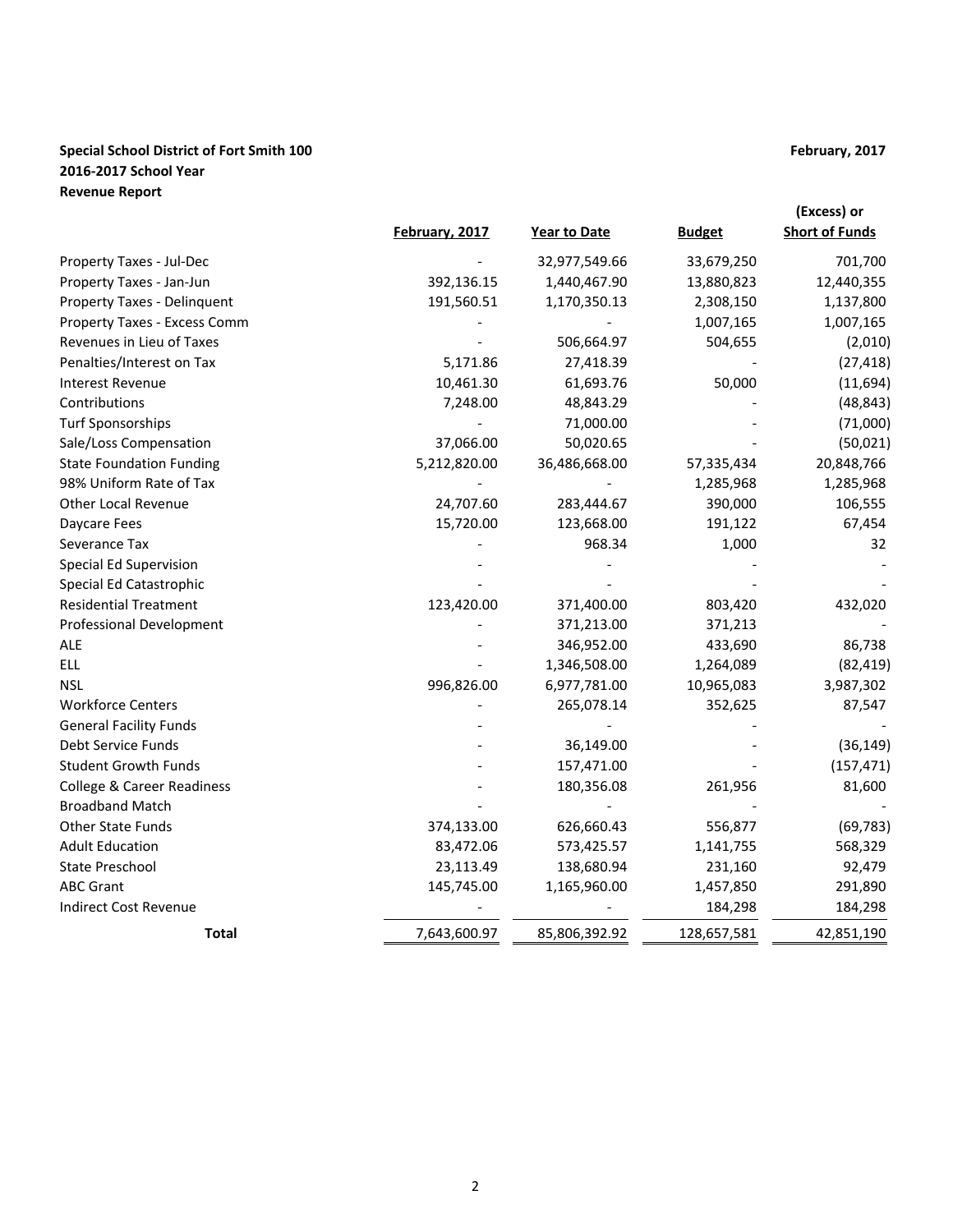# **Special School District of Fort Smith 100 February, 2017 February, 2017 2016-2017 School Year Expenditure Report**

|                                     | February, 2017 | <b>Year to Date</b> | <b>Budget</b> | (Overage) or<br><b>Left to Spent</b> |
|-------------------------------------|----------------|---------------------|---------------|--------------------------------------|
| <b>Teachers Salary Fund</b>         |                |                     |               |                                      |
| <b>Regular Education</b>            | 3,105,985.21   | 20,326,782.98       | 37,505,115    | 17,178,332                           |
| <b>Special Education</b>            | 458,776.84     | 2,969,640.49        | 5,288,252     | 2,318,611                            |
| <b>Vocational Education</b>         | 202,599.61     | 1,314,990.44        | 2,353,166     | 1,038,176                            |
| <b>Compensatory Education</b>       | 98,307.45      | 537,913.67          | 1,028,486     | 490,573                              |
| <b>Other Education</b>              | 211,936.00     | 1,277,731.46        | 2,364,303     | 1,086,571                            |
| <b>Pupil Services</b>               | 352,082.03     | 2,372,785.53        | 4,270,578     | 1,897,793                            |
| <b>Instructional Staff Services</b> | 440,506.18     | 3,139,821.33        | 5,527,442     | 2,387,620                            |
| <b>Administrative Services</b>      | 42,782.68      | 215,640.95          | 319,123       | 103,482                              |
| <b>School Admin Services</b>        | 360,517.04     | 2,620,828.03        | 4,387,427     | 1,766,599                            |
| <b>Central Services</b>             | 19,443.60      | 145,827.00          | 233,323       | 87,496                               |
| <b>Other Services</b>               |                | 50.00               |               | (50)                                 |
| <b>Totals</b>                       | 5,292,936.64   | 34,922,011.88       | 63,277,215    | 28,355,203                           |
| <b>Operating Fund</b>               |                |                     |               |                                      |
| <b>Regular Education</b>            | 1,258,483.08   | 10,014,123.31       | 18,225,790    | 8,211,667                            |
| <b>Special Education</b>            | 207,576.75     | 1,548,839.16        | 2,864,174     | 1,315,335                            |
| <b>Vocational Education</b>         | 62,464.02      | 459,359.73          | 830,251       | 370,891                              |
| <b>Compensatory Education</b>       | 42,607.43      | 811,853.07          | 1,078,153     | 266,300                              |
| <b>Other Education</b>              | 136,349.22     | 984,914.91          | 2,024,137     | 1,039,222                            |
| <b>Pupil Services</b>               | 380,821.85     | 2,550,139.80        | 4,700,283     | 2,150,144                            |
| <b>Instructional Staff Services</b> | 745,284.03     | 4,211,563.28        | 6,894,897     | 2,683,333                            |
| <b>Administrative Services</b>      | 48,747.33      | 398,219.66          | 646,315       | 248,096                              |
| <b>School Admin Services</b>        | 325,997.17     | 2,409,565.67        | 4,074,234     | 1,664,668                            |
| <b>Central Services</b>             | 253,041.98     | 2,134,497.04        | 3,496,819     | 1,362,322                            |
| Maintenance & Operations            | 1,020,487.29   | 9,136,063.61        | 15,003,336    | 5,867,272                            |
| <b>Pupil Transportation</b>         | 249,398.81     | 2,077,450.07        | 3,647,487     | 1,570,037                            |
| <b>Other Services</b>               | 141,812.32     | 1,197,822.19        | 2,367,788     | 1,169,965                            |
| <b>Totals</b>                       | 4,873,071.28   | 37,934,411.50       | 65,853,665    | 27,919,252                           |
| <b>Debt Service Fund</b>            |                |                     |               |                                      |
| Principal                           |                | 2,662,696.92        | 2,662,697     |                                      |
| Interest                            |                | 1,593,650.02        | 2,366,644     | 772,994                              |
| Dues and Fees                       |                | 7,258.69            | 100,000       | 92,741                               |
| <b>Totals</b>                       |                | 4,263,605.63        | 5,129,341     | 865,735                              |
|                                     |                |                     |               |                                      |